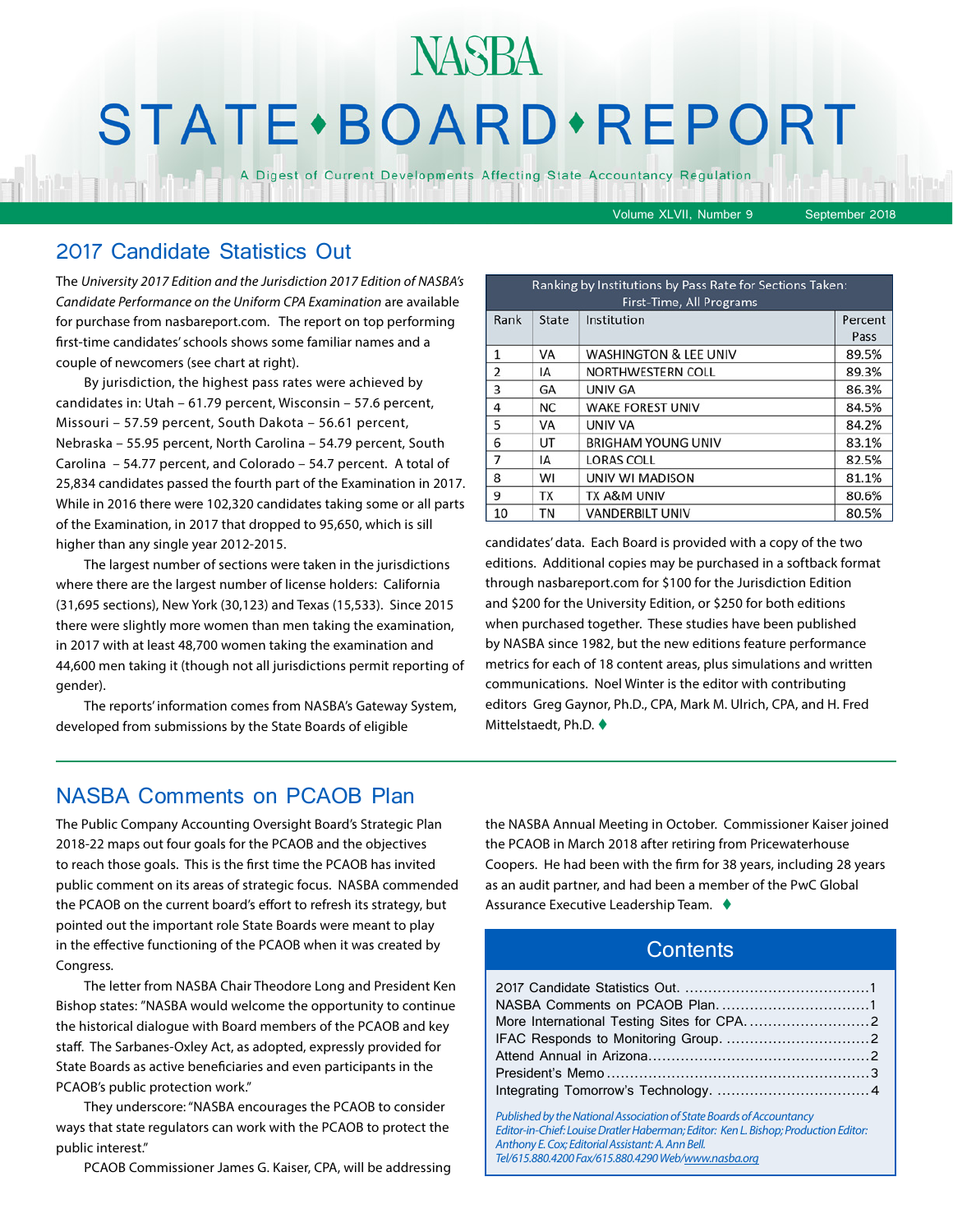#### <span id="page-1-0"></span>More International Testing Sites for CPA

Candidates are now able to take the Uniform CPA Examination at testing sites in England, Germany, Ireland and Scotland. Registration for those sites began on September 5 for testing beginning on October 1. U.S. citizens living abroad are eligible to test in any location where the CPA Examination is offered, but now citizens and residents of the European Union member nations, Norway, the Russian Federation and Switzerland will also be able to take the Examination at these European Prometric testing centers.

The Uniform CPA Examination is also available at testing locations in Bahrain, Brazil, Japan, Kuwait, Lebanon and the United Arab Emirates. All of the testing centers also offer the International Qualifications Examination (IQEX) to accounting professionals whose professional bodies have entered into a mutual recognition agreement developed by the NASBA/AICPA International Qualifications Appraisal Board (IQAB). Those bodies include: Institute of Chartered Accountants Australia, Chartered Professional Accountants Canada, Chartered Accountants Ireland, Instituto Mexicano de Contadores Publico, Hong Kong Institute of Certified Public Accountants, New Zealand Institute of Chartered Accountants, Institute of Chartered Accountants of Scotland, and CPA Australia.

Applicants to take the Uniform CPA Examination in locations

#### **Strong International Interest**

International jurisdictions by number of CPA Exam candidates, 2017



*for Europe are expected to hit the radar in 2019.*

outside the United States may be made through those U.S. Boards that offer eligibility for international candidates. A list of the participating jurisdictions and information about fees can be found on https://nasba.org/exams/international.exam/. Those taking the Examination outside the United States must meet the same education and experience requirements as other U.S. CPA candidates.  $\blacklozenge$ 

#### IFAC Responds to Monitoring Group

The International Federation of Accountants (IFAC) released a white paper "Perspectives on the Way Forward for Strengthening the Oversight and Operations of the International Audit & Assurance and Ethics Standards Boards" on August 28, which responds to suggestions made by the Monitoring Group in its November 2017 consultation paper on "Strengthening the Governance and Oversight of International Audit-Related Standard-Setting Boards in the Public Interest" (see *sbr 1/18*). The public perception of IFAC's independence in its standard-setting process was questioned in the Monitoring Group's paper. IFAC's paper now offers recommendations for a new oversight body. Funding for implementing IFAC's proposals, which could cost an additional \$7,000,000 -11,000,000 per year, "is a challenge and there is no certainty it would be forthcoming," IFAC observes.

The Monitoring Group consists of: the International Organization of Securities Commissions (IOSCO), the Basil Committee on Banking Supervision (BCBS), the European Commission (EC), the Financial Stability Board (FSB), the International Association of Insurance Supervisors (IAIS) and the World Bank Group (WBG).

The Monitoring Group expects to release a Public Interest Framework toward the end of 2018 on which to base any significant changes to the standard-setting model. IFAC is recommending that steps be taken before what they estimate could be a three-year process to have an agreed upon framework.

"An overall, integrated approach that focuses first on clarifying the composition and roles of the oversight body, and then making changes to the standards boards, is the best way to try to access the increased, sustainable and secure funding required to address the necessary improvements," the IFAC paper states. "These improvements include enhanced staffing, more efficient board processes, better use

of technology and remuneration for board members. In the absence of additional sustainable funding, it is unlikely that these changes can be successfully implemented."

The "next steps" set out by IFAC to strengthen the oversight and (Continued on page 4)



#### Attend Annual in Arizona

Leaders from the federal government, academia and the profession will be addressing NASBA's 111th Annual Meeting, to be held in Scottsdale, AZ, October 28-31. Public Company Accounting Oversight Board Commissioner James G. Kaiser, Federal Trade Commission – Office of Policy Planning Executive Director Tara Koslov, American Accounting Association President Marc Rubin and others will be joining NASBA and AICPA officers and executives in bringing the State Boards up-to-date on the profession and regulation. "Building Trust" will be the Meeting's theme and will be kicked off by speaker Stephen M.R. Covey, author of *Speed of Trust*.

The program includes networking opportunities and receptions, and a NASBA Center for the Public Trust ethics workshop will proceed the Annual Meeting's start. A guest's tour is planned. For registration and complete program details see www.nasba.org.  $\triangleleft$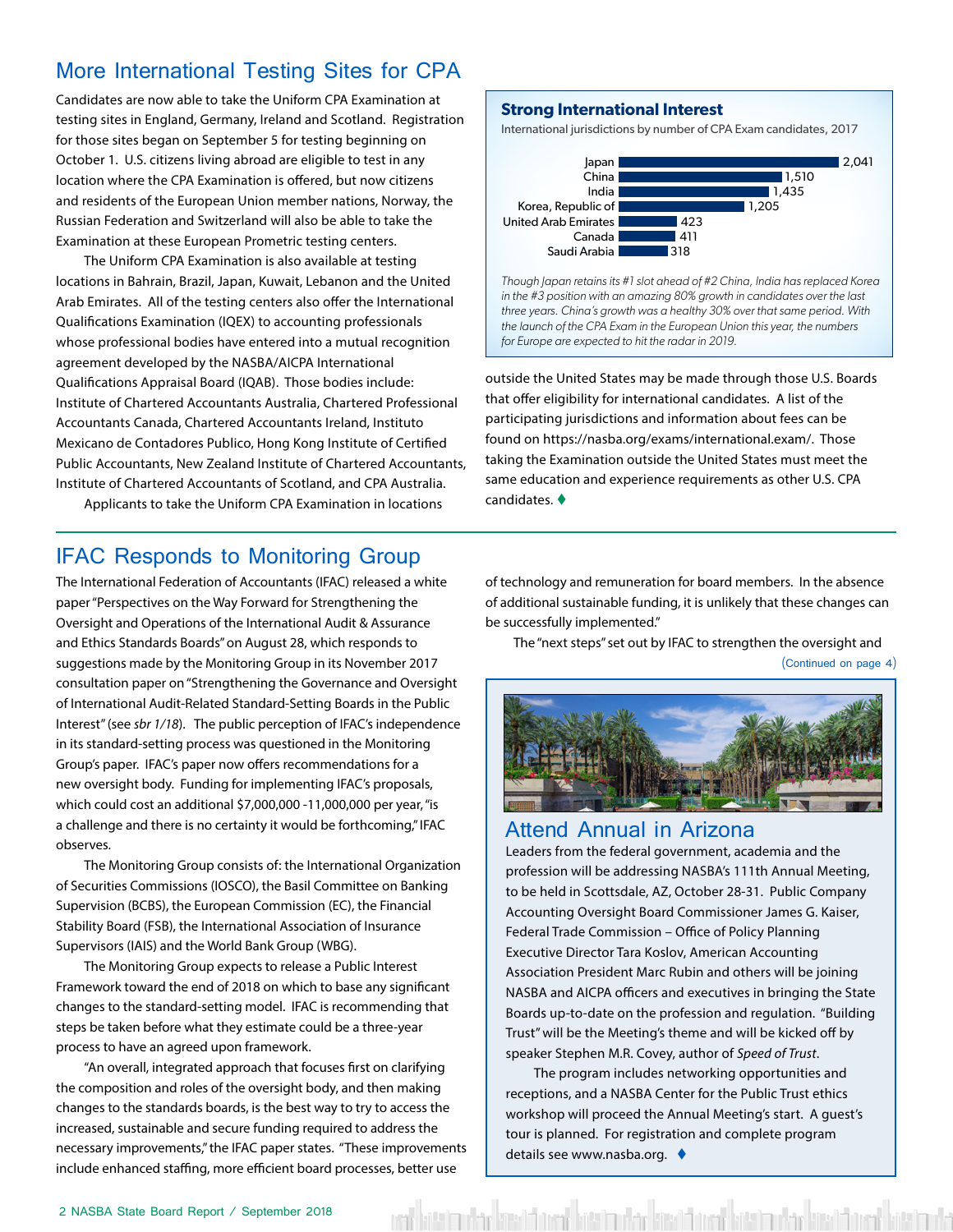# PRESIDENT'S MEMO

### **Take a Big Swing at It!**

Some of you probably read the title to this *Memo* and thought: "Take a big swing at it" must be a quote from NASBA Past Chair Ted Lodden, who often uses baseball metaphors to illustrate points. Others might attribute it to the unique language of the great baseball manager Casey Stengel, often referred to as "Stengelese," who once shouted that advice to a player who struck out after making three feeble swings. Actually, the title is to call to mind a speech made by Warren Buffett in 1998: "You'll see plenty of times when you get chances to do things that just shout at you. And the thing you have to do is, when that happens, you have to take a big swing at it."

For the past year, we have been having serious discussions about the increased reliance on technology, the use of data analytics and artificial intelligence in auditing, and the increased use of blockchain,



**Ken L. Bishop President & CEO**

cryptocurrency and other radical disruptive technologies that are impacting the accounting profession. Some of us, and I am including myself, believe this trend is continuing to gain momentum and, although it may not be even be on the radar of most smaller firms today, it will likely impact all size firms in a relatively

short period of time. For NASBA, we must make sure that the candidate pipeline, education and examination all keep pace with the transition. Having State Boards prepared and able to regulate effectively in this new arena is something we are focused on. Earlier this year, we took a big swing at it….and we missed. However, we received the clear message that we need to continue to work toward solutions that are effective and salable to State Boards and to the profession.

It is not likely that we will have recommendations to present to the NASBA Annual Meeting in late October, but we hope to have a process underway to prepare us for the next big swing. There is general agreement that, because of the importance and scope of whatever recommendations we bring back to you, the results have to be significant enough to justify the costs and efforts



that will have to be made. In the jargon of this memo, once again we will have to: "Take a big swing at it."

One thing we realize is that some of us, who have been developing and exploring different concepts and approaches, need to step back so that we can bring fresh eyes to the landscape. NASBA and AICPA will soon be announcing the appointment of the joint CPA Evolution Working Group (CEWG), which will revisit this challenge. The CEWG will be a mix of State Board, State Society, NASBA and AICPA volunteer leaders, and will also include an educator, a young CPA, an IT professional, a State Board executive director, a State Society director and a representative of a large firm. The group will be selected and will likely have had initial meetings prior to the Annual Meeting. Hopefully, their recommendations will be available to present by the Regional Meetings in June 2019. We are very appreciative of the continued feedback we have received from State Board members and staff from across the country.

My next *President's Memo* will not be published until December, as Chair Ted Long will be writing the October *Memo* and incoming Chair Janice Grey will be authoring the November *Memo*. So, this will be my last opportunity to encourage you to attend the exciting NASBA 111th Annual Meeting in Scottsdale, AZ. Last year we had great representation from all jurisdictions and we hope to replicate that this year. The agenda topics, speakers and presentations are going to be interesting, informative and relevant to every State Board member. If your state is not currently registered, there is still time to get signed up. Executive Directors please reach out to NASBA Chief Communication Officer Tom Kenny if there is anything we can do to support your Board's effort to attend. There are so many important challenges and opportunities in front of State Boards and NASBA in the coming year. Our expectation is that we will be prepared for whatever comes our way, but be sure: "We will take a big swing at it!"

I look forward to seeing you in Scottsdale!

*Semper ad meliora (Always toward better things).*

Jen L. Bolop

*— Ken L. Bishop President & CEO*